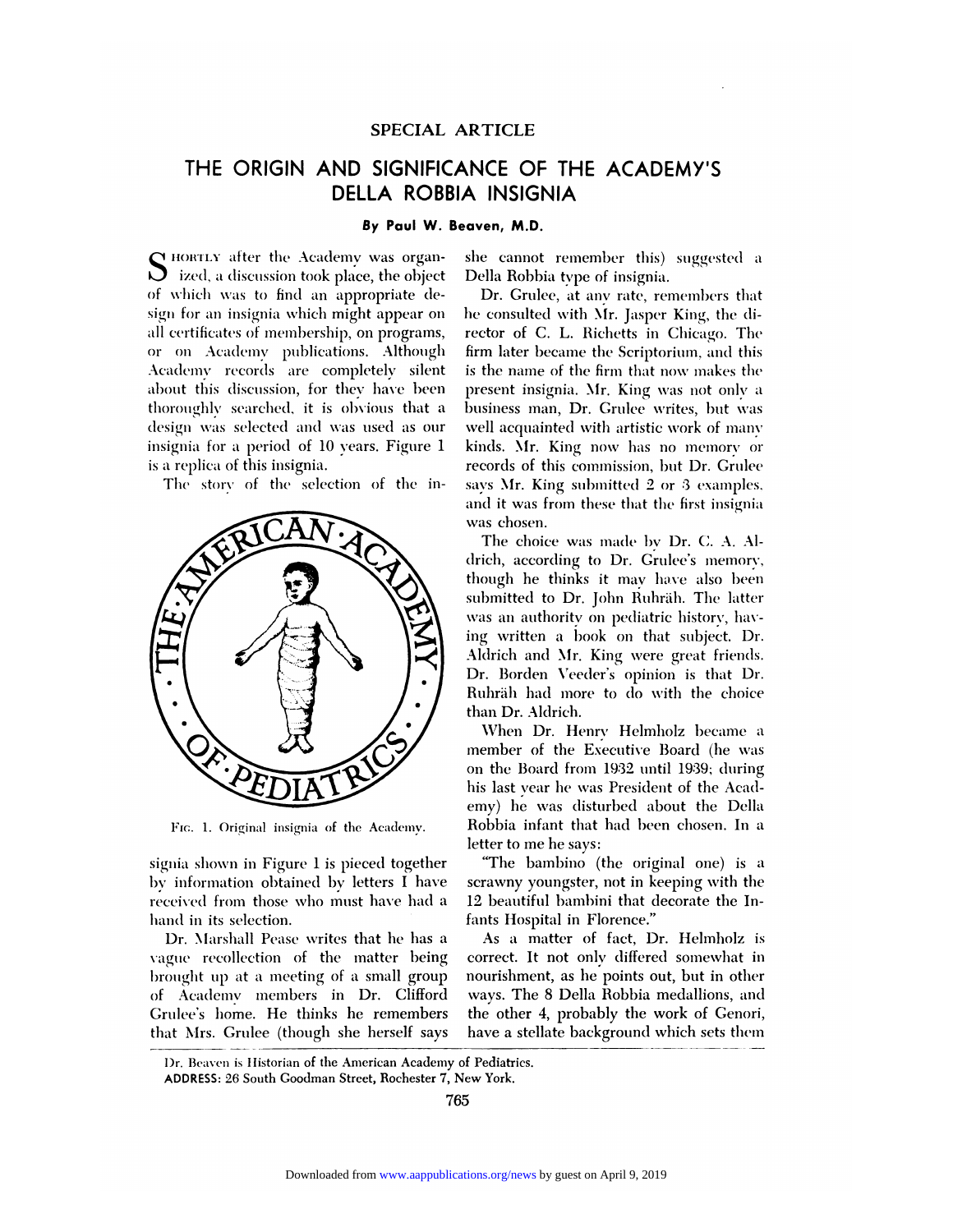off. The general configuration of the face, and especially of the eve, is more appealing in the plaques that appear on the Florentine Innocenti Hospital. The arms present a supplication for help. None of these features is present in the figure to which Dr. Helmholz objected. Also, in the Della Robbia to which he objected the feet are free, which neither ancient lore nor contemporary art nor medical practice allowed. A typical plaque by Andrea della Robbia is Figure 2.

Dr. Helmholz acted on his opinion, al-



Fig. 2. (University Prints, Boston.)

though the change was not made until the next administration under Dr. Joseph Bilderback. He asked a cousin of his, Mr. Leo H. (for Helmholz) Junker, who is an eminent artist, especially in the field of etching, to design a bambino more in keeping with the Italian original and still have it suggest an American infant. Mr. Junker says, in a letter, that Dr. Helmholz suggested the type of format and general character.

Mr. Junker used as his model the only figure by Andrea della Robbia that did not have the feet swaddled. In another letter

to me Mr. Junker quotes (from where he does not say) that the medallions represented "waifs and strays of humanity cast adrift at birth, and the outstretched arms and pleading eves seem to crave the pity of the passer-by and stir the sympathy of the beholder." I think anyone will agree that the first bambino that we used does not possess these qualities.

The plaque submitted by Mr. Junker is Figure 3. This has been our insignia for the



FIG. 3. Present official insignia of the Academy.

past 15 years. We owe a great debt to Mr. Junker for this artistic representation, also to Dr. Helmholz for initiating the change.

This is the story of the adoption of the Della Robbia that we now use.

An historical background will give greater significance to this account of a choice of a Della Robbia figure on the Academy's insignia.

Florence was founded by the Romans, and its history is long and astonishing. It grew by warfare and by its outstanding culture to be the acknowledged center of refinement and enlightenment in the Middle Ages. In the Fifteenth Century it became a city state, being ruled by Cosimo de Medici, a wealthy and cultured merchant. His family ruled this city state for 2 centuries. When modern Italy was formed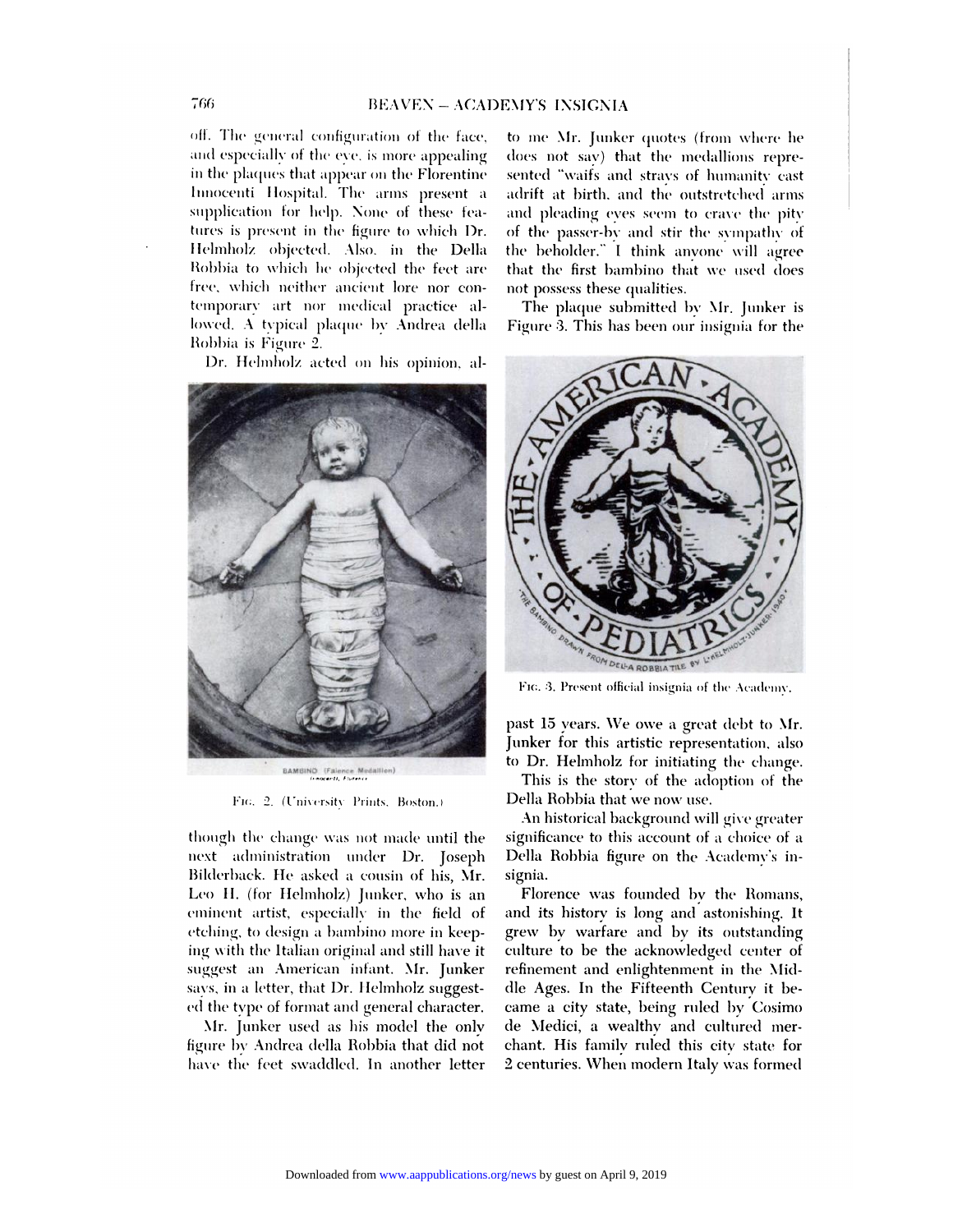in 1865, Florence was its capital for 5 years, at which time it was superseded by Rome.

Besides the family of de Medici, other citizens of Florence are immortal. A few of them are Savanarola, Machiavelli, Michelangelo, Leonardo da Vinci, Raphael, and Dante.

Possibly not comparable to these, but definitely great cultural contributors, were the members of the Della Robbia family. The founder of this Florentine family was Luca della Robbia, who established an atelier devoted to sculpture and ceramics. An atelier is a workshop of an artist or artists not unlike our present day factory. The difference, however, was that there was no production line. Each artist worked on a creation from his own or his masters mind. The master might suggest changes in a particular work, or he might even take the unfinished work and complete it himself. Often many houses were used depending on the size of the atelier and the workmen formed a guild. It is estimated that at its height the guild controlled by the Della Robbia family had 16,000 workmen.

Luca della Robbia's chief and most talented pupil was his nephew, Andrea della Robbia. There were others of the family of Luca and Andrea that were well known, but we are not concerned with them here.

It is not known when Luca was born, but most scholars think it was about 1400. He died in 1482. Andrea della Robbia lived 91 years. He was born in 1437 and died in 1528.

The commissions executed by the Della Robbia atelier were almost exclusively religious in character, and the medallions of the Christ child in swaddling clothes appearing on the Innocenti Hospital are no exception. It is agreed that the first 8 of them were the work of Andrea della Robbia. He made no other similar plaques. They have become world famous, so that when you and I speak of a "Della Robbia" we mean the plaques representing the Christ child that are on the Foundling Hospital in Florence. That is not true with scholars of art, however, since Luca, Andrea and others in the family and atelier produced famous objects of art now scattered all over the world, although most of them are in Italy. An example is the Madonna and Child of Luca della Robbia which is now in the Metropolitan Museum of Art in New York.

Why should the Christ child be depicted in swaddling clothes? The origin of swaddling is not known but it certainly began in antiquity. It was a universal custom in Western Europe until approximately 200 years ago, when it was gradually abandoned. Occasional swaddling of infants was seen in Western Europe and in this country until relatively recently.

The Western European child who was typically swathed at the time the Della Robbia plaques were made was wound in cloth which not only prevented any movements of the lower but also the upper extremities. It was not the usual custom to keep infants in swaddling clothes longer than the first 3 months. The purpose was for protection, warmth, and to prevent deformities. The importance attached to the latter is illustrated by other precautions which were taken on this account, such as not allowing a child to sit up early or walk too soon, but this had nothing to do with swaddling, save that it was the first step taken to be sure a child attained correct posture.

In Eastern Europe swaddling an infant was performed for still other reasons. In Russia it was justified on the basis of safety. A child so wrapped would not be in danger of having its extremities broken. Even today in parts of Russia a child may be so completely swaddled that only the face shows. Protection of the head and ears is attained. In Poland the basis of swaddling is still different. The infant is regarded as extremely fragile. Without this protection it could not be intrusted to an older sibling. They believe in the "hardening" of children, and this restriction is the beginning of the life hardening program, of which there are other examples in their culture. Swaddling prevents the child from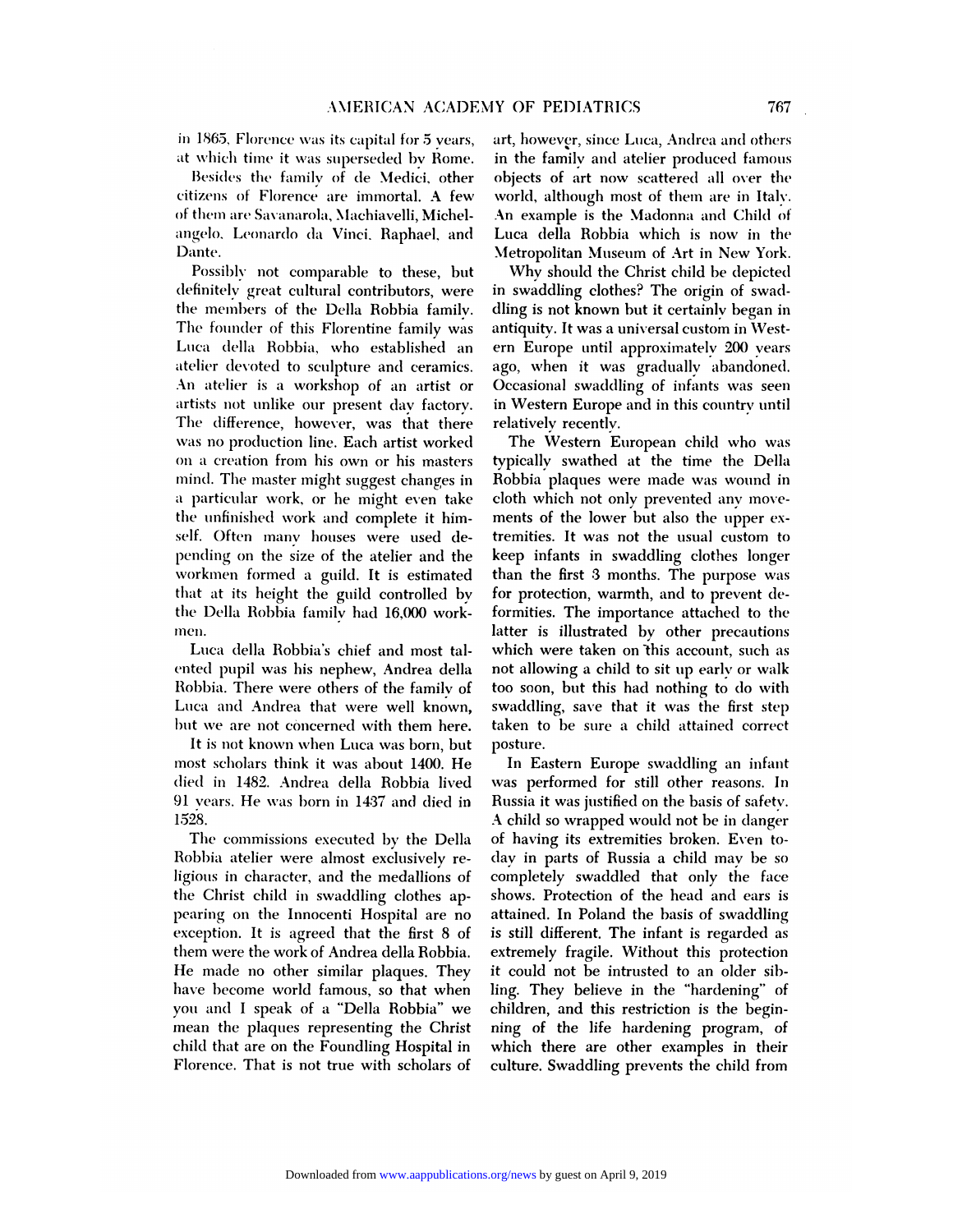putting its toes into its mouth. Feet, as the genitals, are considered a "dirty" part of the body. The mouth and hands are thought to be "clean."

The Eastern European Jews don't swaddle their babies for protection or for hardening, but for the purpose of warmth and comfort. The child is swaddled loosely to a pillow and the binding is tolerated to prevent deformities. They philosophize that the warmth of the swaddling clothes becomes a prototype of what the home means, protection and privacy. This well may have

wanted children. This was, in a way, the beginning of what is now the modern hospital, though it was not at that time meant to be a place for the sick. They meant it in the original sense, a hospitable house or home.

The idea of such a hospital for these foundlings was not accepted readily or universally, by any means, in the Christian world. In England abandoned children were placed in work houses, and in France until 1670 they were placed in private families and supported by the State. In that vear



FIG. 4. (University Prints, Boston.)

been the way the infant Jesus was first clothed as described by St. Luke in the seventh verse, second chapter of his Gospel: "And she (Mary) brought forth her first born son, and wrapped him in swaddling elothes, and laid him in a manger."

What is a Foundling Hospital? Up to the Fifth Century children abandoned by their parents were left in designated parts of a town to be picked up by whomever wished them. In 787 the Second Nicene Council of the Church ordered establishment of Foundling Hospitals in all large cities, which would be the haven for these unthe foundling hospital of St. Vincent de Paul was established in Paris. In this country the first such hospital was St. Vincent's Asylum of Baltimore, founded in 1856. Vincent de Paul was a French priest born in 1576, and was the founder of organized charity in France. He died in 1660 and was canonized about 75 years later.

When the Foundling Hospital was organized in Florence is not known. It is known that the present building (later enlarged and often restored) was designed by Brunelleschi in 1420. The building as photographed (in Fig. 4) does not show all the

768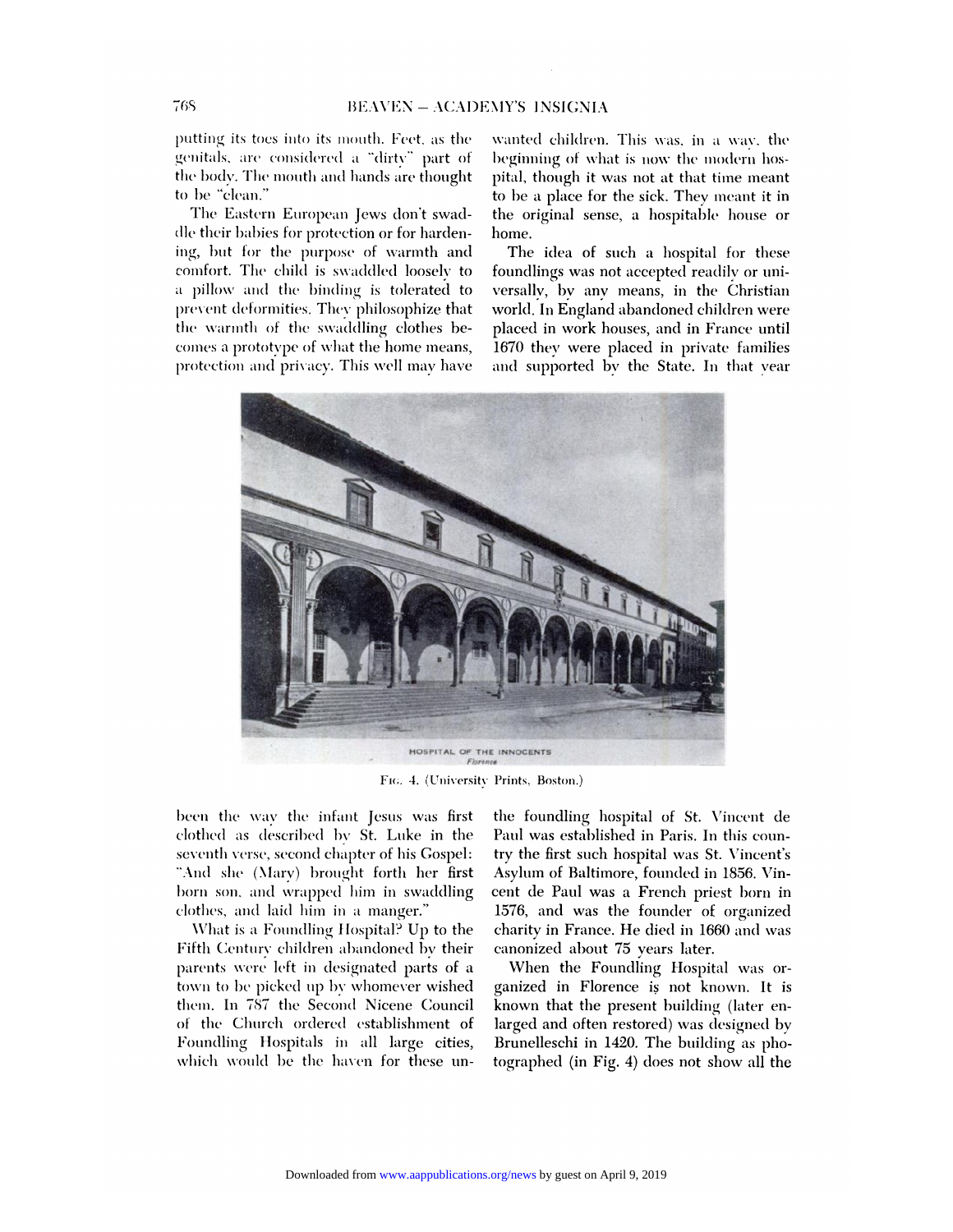AMERICAN ACADEM<br>
present structure but does show the loca-<br>
tion above the arches where the Andrea<br>
della Robbia medallions are placed. AMERICAN AC<br>present structure but does show the<br>tion above the arches where the An<br>della Robbia medallions are placed.<br>In 1444 there wère 260 foundlings ir esent structure but does show the loca-<br>
In above the arches where the Andrea of<br>
Ila Robbia medallions are placed.<br>
In 1444 there were 260 foundlings in the<br>
nocenti Hospital and in 1511, 1,200 chil-

present structure but does show the location<br>tion above the arches where the Andrea<br>della Robbia medallions are placed.<br>In 1444 there were 260 foundlings in the<br>Innocenti Hospital and in 1511, 1,200 chil<br>dren. About 150 ye della Robbia medallions are placed.<br>In 1444 there were 260 foundlings in the<br>Innocenti Hospital and in 1511, 1,200 chil-<br>dren. About 150 years later there were be-<br>tween 3,000 and 4,000 in the hospital, if In 1444 there were 260 foundlings in the<br>Innocenti Hospital and in 1511, 1,200 chil-<br>dren. About 150 years later there were be-<br>tween 3,000 and 4,000 in the hospital, if<br>we add those who cared for the children. Innocenti Hospital and in 1511, 1,200 children. About 150 years later there were between 3,000 and 4,000 in the hospital, if we add those who cared for the children.<br>When Andrea was given the commission to make the plaques

tween 3,000 and 4,000 in the hospital, if peach<br>we add those who cared for the children. rest<br>When Andrea was given the commission hou<br>to make the plaques the building was 60 chi<br>years old. They were set in their present we add those who cared for the children.<br>When Andrea was given the commission<br>to make the plaques the building was 60<br>years old. They were set in their present<br>position about 10 years later.<br>In these medallions Andrea wish

medallions are red and blue on terra cotta), that would possess the appeal of the years old. They were set in their present<br>position about 10 years later.<br>In these medallions Andrea wished to<br>accent beauty of form and of color (the<br>medallions are red and blue on terra cotta),<br>and as Mr. Junker quotes, h In these medallions Andrea wished to ho<br>accent beauty of form and of color (the to<br>medallions are red and blue on terra cotta), tha<br>and as Mr. Junker quotes, he wanted to ori<br>emphasize "the outstretched arms and the accent beauty of form and of color (the to<br>medallions are red and blue on terra cotta), th<br>and as Mr. Junker quotes, he wanted to or<br>emphasize "the outstretched arms and th<br>pleading eyes, which crave the pity of the ha<br>pas and as Mr. Junker quotes, he wanted to o<br>emphasize "the outstretched arms and the<br>pleading eyes, which crave the pity of the h<br>passer-by and stir the sympathy of the y<br>beholder." beholder."

peading eyes, which clave the phy of the<br>passer-by and stir the sympathy of the y<br>beholder." g<br>So as an artist, Andrea took liberties to<br>since the impression he desired. As I have<br>said, the practice was to swaddle a child passer-by and still the sympathy of the year-<br>beholder." gradies are artist, Andrea took liberties to<br>create the impression he desired. As I have we<br>said, the practice was to swaddle a child<br>for approximately 3 months. And So as an artist, Andrea took liberties to<br>create the impression he desired. As I have<br>said, the practice was to swaddle a child<br>for approximately 3 months. Andrea's<br>model's are not 3-month-old children but I create the impression he desired. As I have<br>said, the practice was to swaddle a child<br>for approximately 3 months. Andrea's was ade<br>model's are not 3-month-old children but I Academ<br>should guess approximately 18 months. A t for approximately 3 months. Andrea's was<br>model's are not 3-month-old children but I Aca<br>should guess approximately 18 months. A the<br>young infant does not possess the appeal<br>that an older one does, except perhaps to<br>the mot should guess approximately 18 months. A<br>young infant does not possess the appeal<br>that an older one does, except perhaps to<br>the mother or the pediatrician. Another young infant does not possess the appeal<br>that an older one does, except perhaps to<br>the mother or the pediatrician. Another Marquand, Allan: Andrea della Robbia, V<br>good reason could have been that the Personal Communication that an older one does, except perhaps to<br>the mother or the pediatrician. Another<br>good reason could have been that the<br>medallions were to be viewed at some<br>height from the onlooker, and a small baby the mother or the pediatrician. Another M<br>good reason could have been that the<br>medallions were to be viewed at some<br>height from the onlooker, and a small baby<br>does not lend itself as well to this type of good reason could have been that the<br>medallions were to be viewed at some<br>height from the onlooker, and a small baby<br>does not lend itself as well to this type of<br>presentation. presentation. Productions were to be viewed at some<br>ight from the onlooker, and a small baby<br>es not lend itself as well to this type of<br>esentation.<br>Again, he took liberties with the arms.<br>ms can be very appealing, and if they

Meet the different composer, and a small baby<br>does not lend itself as well to this type of<br>presentation.<br>Arms can be very appealing, and if they<br>were enclosed the appeal would be lost, does not lend itself as well to this type of<br>presentation.<br>Again, he took liberties with the arms.<br>Arms can be very appealing, and if they<br>were enclosed the appeal would be lost,<br>so Andrea did not enclose the arms but let Again, he took liberties with the arms.<br>Arms can be very appealing, and if they<br>were enclosed the appeal would be lost,<br>so Andrea did not enclose the arms but let<br>them be posed in the beautiful manner<br>shown in Figures 2 or Arms can be very appeanng, and it u<br>were enclosed the appeal would be k<br>so Andrea did not enclose the arms but<br>them be posed in the beautiful mani<br>shown in Figures 2 or 3. In all the med<br>lions, save the one used by Mr. Jun so Andrea did not enclose the arms but let<br>them be posed in the beautiful manner<br>shown in Figures 2 or 3. In all the medal-<br>lions, save the one used by Mr. Junker as<br>the type he thought most appropriate, the<br>feet are compl shown in Figures 2 or 3. In all the medal-<br>lions, save the one used by Mr. Junker as<br>the type he thought most appropriate, the<br>feet are completely swathed, as was the

**THE CHART SET OF PEDIATRICS**<br> **Custom. In this one Andrea took the liberty**<br>
of partially exposing half the thigh and IY OF PEDIATRICS 769<br>
custom. In this one Andrea took the liberty<br>
of partially exposing half the thigh and<br>
the legs and feet, which was not done in<br>
practice at all.<br>
But Andrea della Robbia did succeed in eustom. In this one Andrea dook the mberty<br>of partially exposing half the thigh and<br>the legs and feet, which was not done in<br>practice at all.<br>But Andrea della Robbia did succeed in<br>what he purposed, that is, to make an ap-

practice at all.<br>
But Andrea della Robbia did succeed in<br>
what he purposed, that is, to make an ap-<br>
pealing child. So appealing is it that the<br>
result he attained has made him almost a But Andrea della Robbia did succeed in<br>what he purposed, that is, to make an ap-<br>pealing child. So appealing is it that the<br>result he attained has made him almost a<br>household word for all those who love But Andrea deha Robbia did sidected in<br>what he purposed, that is, to make an ap-<br>pealing child. So appealing is it that the<br>result he attained has made him almost a<br>household word for all those who love<br>children and the ar what he purposed, that is, to make an appealing child. So appealing is it that the result he attained has made him almost a household word for all those who love children and the art that portrays them.<br>This is the story o anny ennd. So appeanny is it that the<br>sult he attained has made him almost a<br>usehold word for all those who love<br>ildren and the art that portrays them.<br>This is the story of our first insignia that<br>d on it a "Della Robbia"

to make the plaques the building was 60 children and the art that portrays them.<br>
years old. They were set in their present This is the story of our first insignia that<br>
position about 10 years later. In these medallions A emphasize "the outstretched arms and the American ideal of a young child. We pleading eyes, which crave the pity of the have now used Mr. Junker's creation for 15 passer-by and stir the sympathy of the years. To this accou household word for all those who love<br>children and the art that portrays them.<br>This is the story of our first insignia that<br>had on it a "Della Robbia" figure. It tells<br>how Dr. Helmholz persuaded Mr. Junker mousehold word for all those who love<br>children and the art that portrays them.<br>This is the story of our first insignia that<br>had on it a "Della Robbia" figure. It tells<br>how Dr. Helmholz persuaded Mr. Junker<br>to make a second emidien and the art that portrays them.<br>This is the story of our first insignia that<br>had on it a "Della Robbia" figure. It tells<br>how Dr. Helmholz persuaded Mr. Junker<br>to make a second insignia for the Academy<br>that would po This is the story of our lifts insignatinated<br>had on it a "Della Robbia" figure. It tells<br>how Dr. Helmholz persuaded Mr. Junker<br>to make a second insignia for the Academy<br>that would possess the appeal of the<br>original "Della nad on it a Dena Robbia Inglie. It tens<br>how Dr. Helmholz persuaded Mr. Junker<br>to make a second insignia for the Academy<br>that would possess the appeal of the<br>original "Della Robbia" and also express<br>the American ideal of a How Dr. Hemmoiz persuated Mr. Junker<br>to make a second insignia for the Academy<br>that would possess the appeal of the<br>original "Della Robbia" and also express<br>the American ideal of a young child. We<br>have now used Mr. Junker' that would possess the appeal of the<br>original "Della Robbia" and also express<br>the American ideal of a young child. We<br>have now used Mr. Junker's creation for 15<br>years. To this account I have added a backoriginal "Della Robbia" and also expre<br>the American ideal of a young child. W<br>have now used Mr. Junker's creation for l<br>years. To this account I have added a back<br>ground which I hope will make our is original Dena Robbia and also express<br>the American ideal of a young child. We<br>have now used Mr. Junker's creation for 15<br>years. To this account I have added a back-<br>ground which I hope will make our in-<br>signia more meaning have now used Mr. Junker's creation for 15 ground which I hope will make our in-<br>signia more meaningful than it otherwise<br>would be.  $\bullet$ <br> $\bullet$  ADDENDUM: The insignia illustrated in Figure 3 **b**<br>**a a ADDENDUM:** The insignia illustrated in Figure 3<br>**a ADDENDUM:** The insignia illustrated in Figure 3<br>is adopted as the official insignia of the American

was adopted as the official insignia of time American WOULD **be.**<br>
• ADDENDUM: The insignia illustrated in Figure 3<br>
was adopted as the official insignia of the American<br>
Academy of Pediatrics by the Executive Board at<br>
the annual meeting September 29, 1955. [Editor] THE SEPTEMBER ON THE insignia illustrated in Figure 3<br>was adopted as the official insignia of the American<br>Academy of Pediatrics by the Executive Board at<br>the annual meeting September 29, 1955. [Editor]

#### **REFERENCES**

- Marcaleliny of Fedinates by the Energy Control at<br>the annual meeting September 29, 1955. [Editor]<br>Narquand, Allan: Andrea della Robbia, Vol. I.<br>Princeton, Princeton Univ. Press, 1922. Princeton, Princeton, Princeton, Princeton, Princeton, Princeton, Princeton, Princeton, Princeton, Princeton, Princeton, Princeton, Princeton, Princeton, Princeton, Princeton, Princeton, Princeton, Princeton, Princeton, Pr
- REFERENCES<br>
Marquand, Allan: Andrea della Robbia, Vol. I.<br>
Princeton, Princeton Univ. Press, 1922.<br>
Personal Communications from Mr. Leo H.<br>
Junker. Junker. Marquand, Allan: Andrea della Robbia, Vol. 1<br>Princeton, Princeton Univ. Press, 1922.<br>Personal Communications from Mr. Leo H<br>Junker.<br>Personal Communications from Academy Mem<br>bers. Personal Communications from Mr. Leo H.<br>Junker.<br>Personal Communications from Academy Members.<br>The Columbia Encyclopedia, 2nd Ed. New<br>York, Columbia Univ. Press, 1950.
- bers.
- 
- Junker.<br>Personal Communications from Academy Members.<br>The Columbia Encyclopedia, 2nd Ed. New<br>York, Columbia Univ. Press, 1950.<br>Benedict, Ruth: Child rearing in certain Euro-<br>pean countries. Am. J. Orthopsychiat., 19:<br>342, The Columbia Encyclopedia, 2nd Ed. New<br>York, Columbia Univ. Press, 1950.<br>Benedict, Ruth: Child rearing in certain Euro-<br>pean countries. Am. J. Orthopsychiat., 19:<br>342, 1949.<br>Ruhräh, John: Pediatrics of the Past. New<br>York, Form, Columbus<br>Financountries. Am.<br>342, 1949.<br>Inräh, John: Pediatrie<br>York, Hoeber, 1925.<br>Ill, George F.: History
- pean countries. Am. J. Orthopsychiat., 19:<br>
342, 1949.<br>
Ruhräh, John: Pediatrics of the Past. New<br>
York, Hoeber, 1925.<br>
Still, George F.: History of Pediatrics. London,<br>
Oxford, 1931.<br>
Abt, Isaac A.: History of pediatrics,
- 
- Ruhräh, John: Pediatrics of the Past. Ne<br>York, Hoeber, 1925.<br>Still, George F.: History of Pediatrics. Londo<br>Oxford, 1931.<br>Abt, Isaac A.: History of pediatrics, in Brenn<br>man's Practice of Pediatrics, Vol. I. Hager man's Point 19925.<br>
Tork, Hoeber, 1925.<br>
Ill, George F.: History of Pediatrics. Lond<br>
Oxford, 1931.<br>
M. Isaac A.: History of pediatrics, in Breni<br>
man's Practice of Pediatrics, Vol. I. Hage<br>
town, Prior, chap. I. Friday, Frances, Frances<br>Ill, George F.: History of<br>Oxford, 1931.<br>It, Isaac A.: History of<br>man's Practice of Pedia<br>town, Prior, chap. I.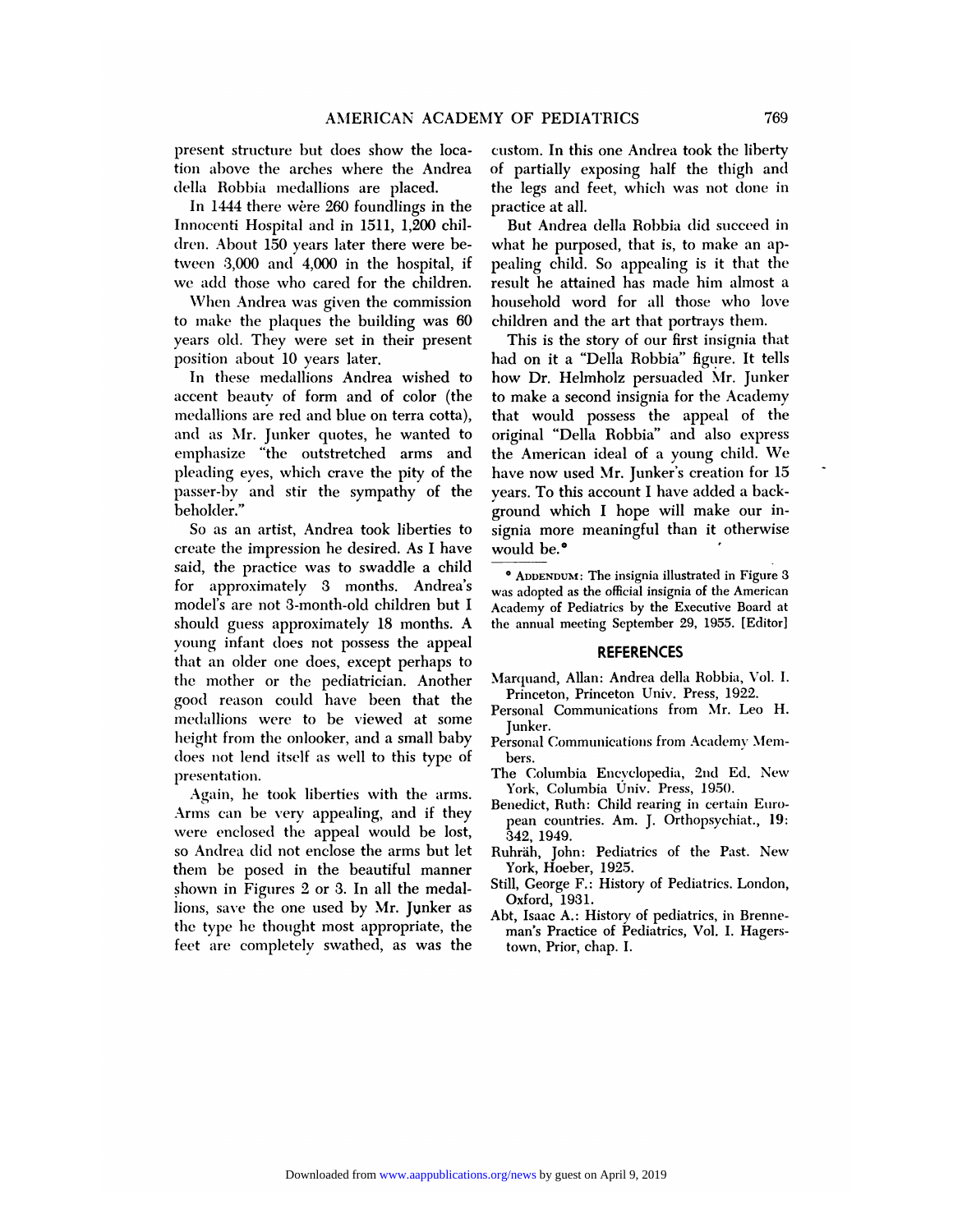# *Pediatrics* 1956;17;765 Paul W. Beaven **INSIGNIA THE ORIGIN AND SIGNIFICANCE OF THE ACADEMY'S DELLA ROBBIA**

| <b>Updated Information &amp;</b><br><b>Services</b> | including high resolution figures, can be found at:<br>http://pediatrics.aappublications.org/content/17/5/765                                                                     |
|-----------------------------------------------------|-----------------------------------------------------------------------------------------------------------------------------------------------------------------------------------|
| Permissions & Licensing                             | Information about reproducing this article in parts (figures, tables) or in its<br>entirety can be found online at:<br>http://www.aappublications.org/site/misc/Permissions.xhtml |
| <b>Reprints</b>                                     | Information about ordering reprints can be found online:<br>http://www.aappublications.org/site/misc/reprints.xhtml                                                               |



Downloaded from www.aappublications.org/news by guest on April 9, 2019